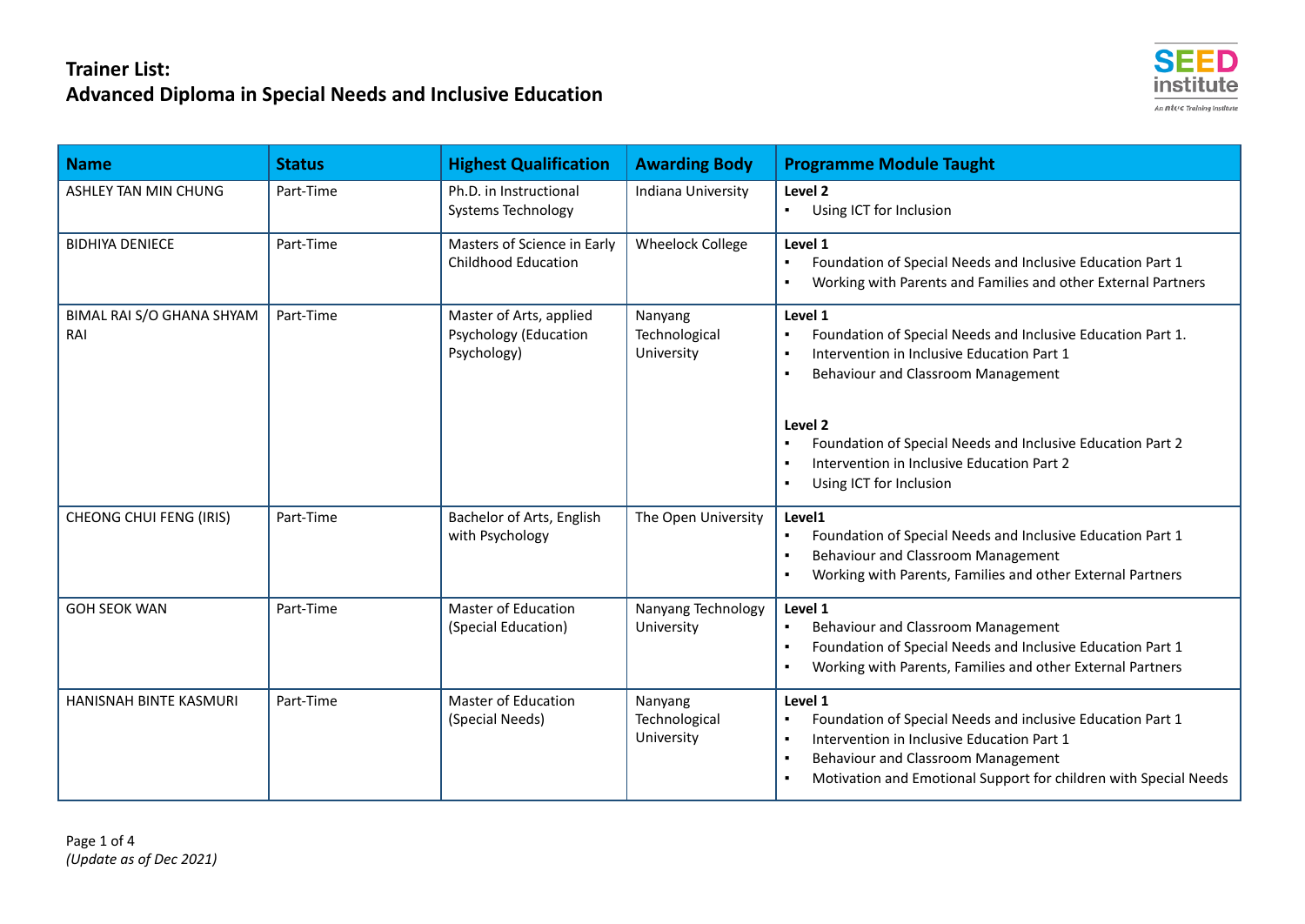

|                                                  |           |                                                                                      |                                                  | Level 2<br>Foundation of Special Needs and Inclusive Education Part 2<br>Intervention in Inclusive Education Part 2<br>Using ICT for Inclusion                                                 |
|--------------------------------------------------|-----------|--------------------------------------------------------------------------------------|--------------------------------------------------|------------------------------------------------------------------------------------------------------------------------------------------------------------------------------------------------|
| HASSINA BEGUM D/O VAPOO<br>SHAHIB MOHAMED RASHID | Part-Time | Master in Special<br>Education                                                       | The Flinders<br>University of South<br>Australia | Level 1<br>Behaviour and Classroom Management<br>Working with Parents and Families and other External Partners                                                                                 |
| JOEL COLIN YANG WEIWEN                           | Part-Time | Doctor of Psychology<br>(Clinical)                                                   | Queensland<br>University of<br>Technology        | Level 1<br>Foundation of Special Needs and inclusive Education Part 1<br>$\blacksquare$<br>Motivation and Emotional Support for Children with Special Needs                                    |
| LIM GEK HIANG CLARA                              | Part-Time | <b>Master of Education</b><br>(Developmental<br>Psychology)                          | Nanyang Technology<br>University                 | Level 1<br>Foundation of Special Needs and Inclusive Education Part 1<br>$\blacksquare$<br>Behaviour and Classroom Management<br>Working with Parents and Families and other External Partners |
| M PRAKALATHAN KELAVER                            | Part-Time | <b>Master of Education</b><br>(Special Education,<br><b>Emotionally Disturbed)</b>   | University of Central<br>Oklahoma                | Level 1<br>Foundation of Special Needs and Inclusive Education Part 1<br>$\blacksquare$<br>Behaviour and Classroom Management                                                                  |
|                                                  |           |                                                                                      |                                                  | Level 2<br>Foundation of Special Needs and Inclusive Education Part 2                                                                                                                          |
| NARAYANASAMY<br><b>KANNIGADEVI</b>               | Part-Time | Master of Science in Child<br>Development and Early<br><b>Childhood Education</b>    | <b>Wheelock College</b>                          | Level 1<br>Foundation of Special Needs and Inclusive Education Part 1<br>٠                                                                                                                     |
| ONG MING YING (WANG<br>MINGYING)                 | Part-Time | Master of Arts (Applied<br>Psychology - Specialization<br>in Educational Psychology) | Nanyang Technology<br>University                 | Level 1<br>Foundation of Special Needs and inclusive Education Part 1<br>Intervention in Inclusive Education Part 1<br>$\blacksquare$<br>Behaviour and Classroom Management                    |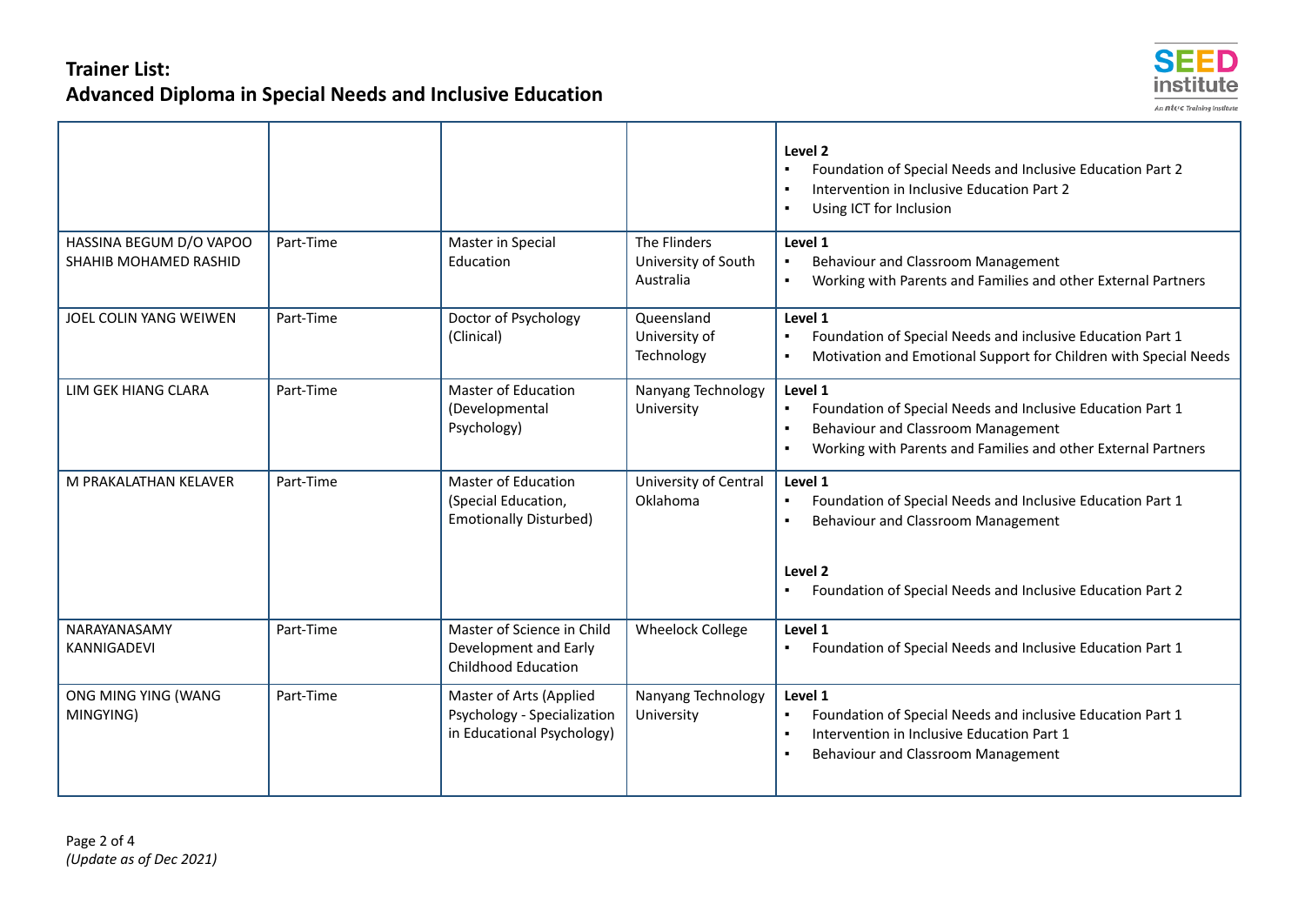

|                                         |           |                                                      |                                  | Level <sub>2</sub><br>Intervention in Inclusive Education Part 2                                                                                                                                                                                                                                                              |
|-----------------------------------------|-----------|------------------------------------------------------|----------------------------------|-------------------------------------------------------------------------------------------------------------------------------------------------------------------------------------------------------------------------------------------------------------------------------------------------------------------------------|
| PUSPAVALLI D/O<br>NAMASIVAYAM           | Part-Time | <b>Master of Education</b>                           | University of the<br>Philippines | Level 1<br>Foundation of Special Needs and Inclusive Education Part 1<br>$\blacksquare$<br>Behaviour and Classroom Management<br>Working with Parents and Families and other External Partners                                                                                                                                |
| TAN SOON CHOON (HENRY)                  | Part-Time | Master of Social Science<br>(Counselling)            | University of South<br>Australia | Level 1<br>Motivation and Emotional support for children with special needs                                                                                                                                                                                                                                                   |
| THAM PUI SAN NEE TOH SYN<br><b>YUEN</b> | Part-Time | <b>Master in Education</b>                           | The University of<br>Sheffield   | Level 1<br>Working with Parents and Families and other External Partners                                                                                                                                                                                                                                                      |
| VASUDAVAN S/O<br><b>GOVINDASAMY</b>     | Part-Time | Master of Science in<br>Speech-language<br>Pathology | University of<br>Oklahoma        | Level 1<br>Foundation of Special Needs and inclusive Education Part 1<br>Intervention in Inclusive Education Part 1<br>Behaviour and Classroom Management<br>Level 2<br>Foundation of Special Needs and Inclusive Education Part 2<br>Intervention in Inclusive Education Part 2<br>$\blacksquare$<br>Using ICT for Inclusion |
| YANG CHIEN-HUI                          | Part-Time | Ph.D. (Early Childhood<br>Special Education),        | University of Kansas             | Level 1<br>Foundation of Special Needs and Inclusive Education Part 1<br>Intervention in Inclusive Education<br>Level 2<br>Intervention in Inclusive Education Part 2                                                                                                                                                         |
| YEO PEI LI                              | Part-Time | Ph.D. (Counselor Education<br>and Supervision)       | <b>Regent University</b>         | Level 1<br>Motivation and Emotional support for children with special needs                                                                                                                                                                                                                                                   |